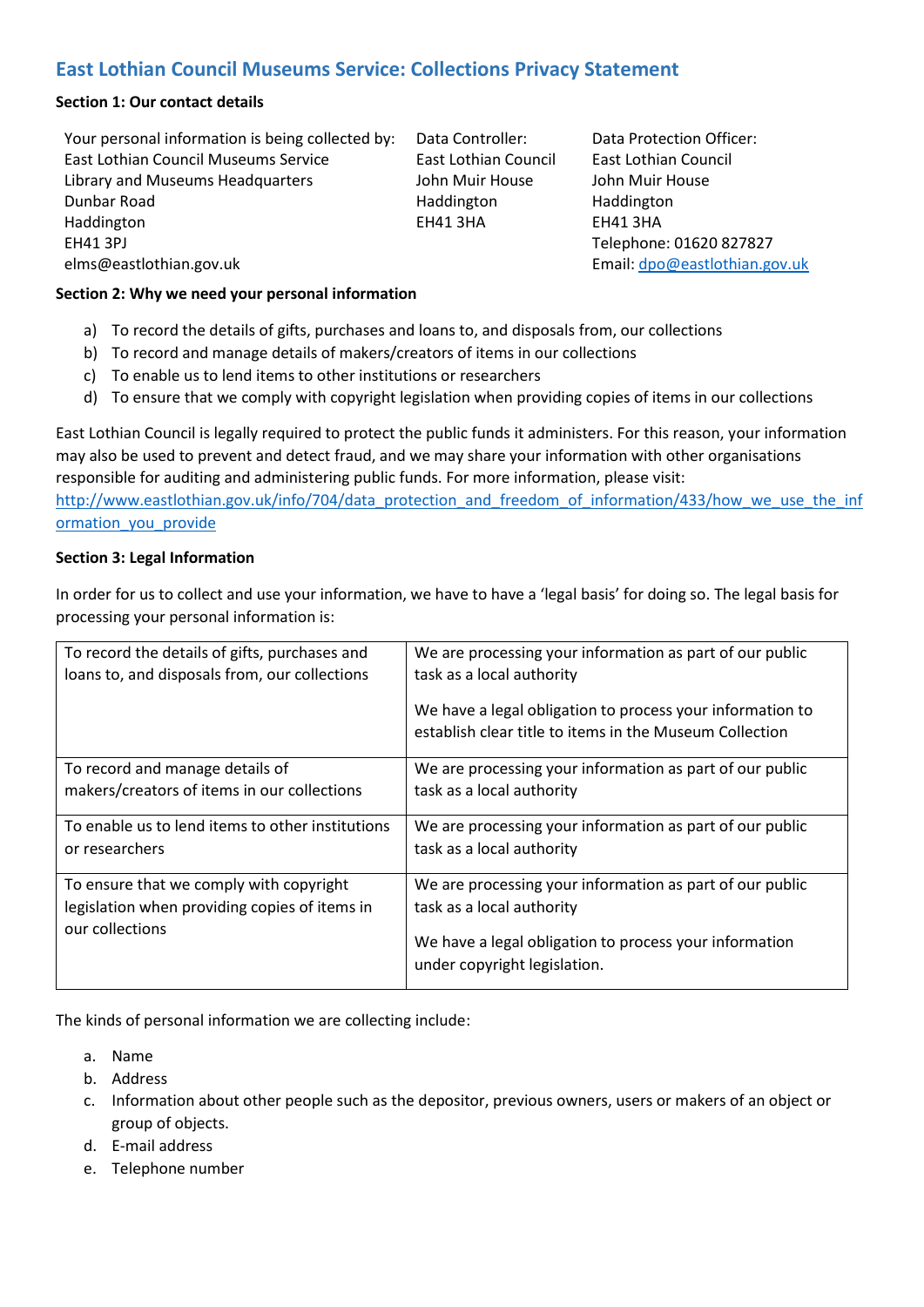When we collect information about the object(s) we also collect information about users or owners of the object(s). Some of this information may be known as 'special category' personal information. We need an additional 'legal basis' in order to process these kinds of information.

The legal basis for processing your special category information is:

We need to process your information to archive it in the public interest, for scientific/historical research or for statistical reasons.

More information about what constitutes special category information can be found here: https://ico.org.uk/fororganisations/guide-to-the-general-data-protection-regulation-gdpr/lawful-basis-for-processing/special-categorydata/

We will not routinely request special category information however, this information might be provided at the point the object(s) is collected or lent. In these circumstances we would not publicly display or publish this information without your consent. Consent will be sought at the time of donation/loan.

# **Section 4: Sharing and transfer**

Your information will only be shared with the following organisations:

- MODES our Museum Database system provider for the sole purpose of system maintenance but will not be publicly available.
- ELC Archives and Local History. If we intend to do this we will make it clear at the point of donation.
- Your personal information will not be transferred outside of the UK

# **Section 5: How long will we keep your personal information?**

We keep your personal data in line with our data retention policy, called a Retention Schedule. For a downloadable copy of the Council's Retention Schedule, please visit our website at [www.eastlothian.gov.uk](http://www.eastlothian.gov.uk/) and search for 'Retention Schedule'.

# **Section 6: Your rights**

- 1. You have the right to be informed about how your information will be used.
- 2. You have the right to access your personal information. Normally this is done by placing a 'Subject Access Request' with the Council. For more information on placing Subject Access Requests, please visit [https://www.eastlothian.gov.uk/info/210598/access\\_to\\_information/12300/access\\_to\\_information/1](https://www.eastlothian.gov.uk/info/210598/access_to_information/12300/access_to_information/1)
- 3. You have the right to ask us to correct inaccurate or incomplete information.
- 4. In certain circumstances, you have the right to have your personal information erased.
- 5. In certain circumstances, you have the right to ask us to limit the ways we use or share your information.
- 6. In certain circumstances, you have the right to ask us to move, copy or transfer your information to another organisation in an electronic format.
- 7. In certain circumstances, you have the right to object to the ways we process your information.
- 8. In circumstances where your data is processed automatically, without human intervention, you have the right to certain protections.

You can find more information about data protection and your rights on the Information Commissioner's Office (ICO) website at [http://www.ico.gov.uk.](http://www.ico.gov.uk/)

# **Section 7: Complaints**

We take your privacy seriously, and would like to know about your concerns so that we can address them as soon as possible. If you wish to make a complaint, we recommend that you contact the Council's Data Protection Officer using the contact details at the start of this Privacy Notice.

If we are unable to resolve the issue to your satisfaction, you have the right to complain to the Information Commissioner's Office (ICO). You can find further information about raising a concern with the ICO on their website: [https://ico.org.uk/concerns/.](https://ico.org.uk/concerns/)